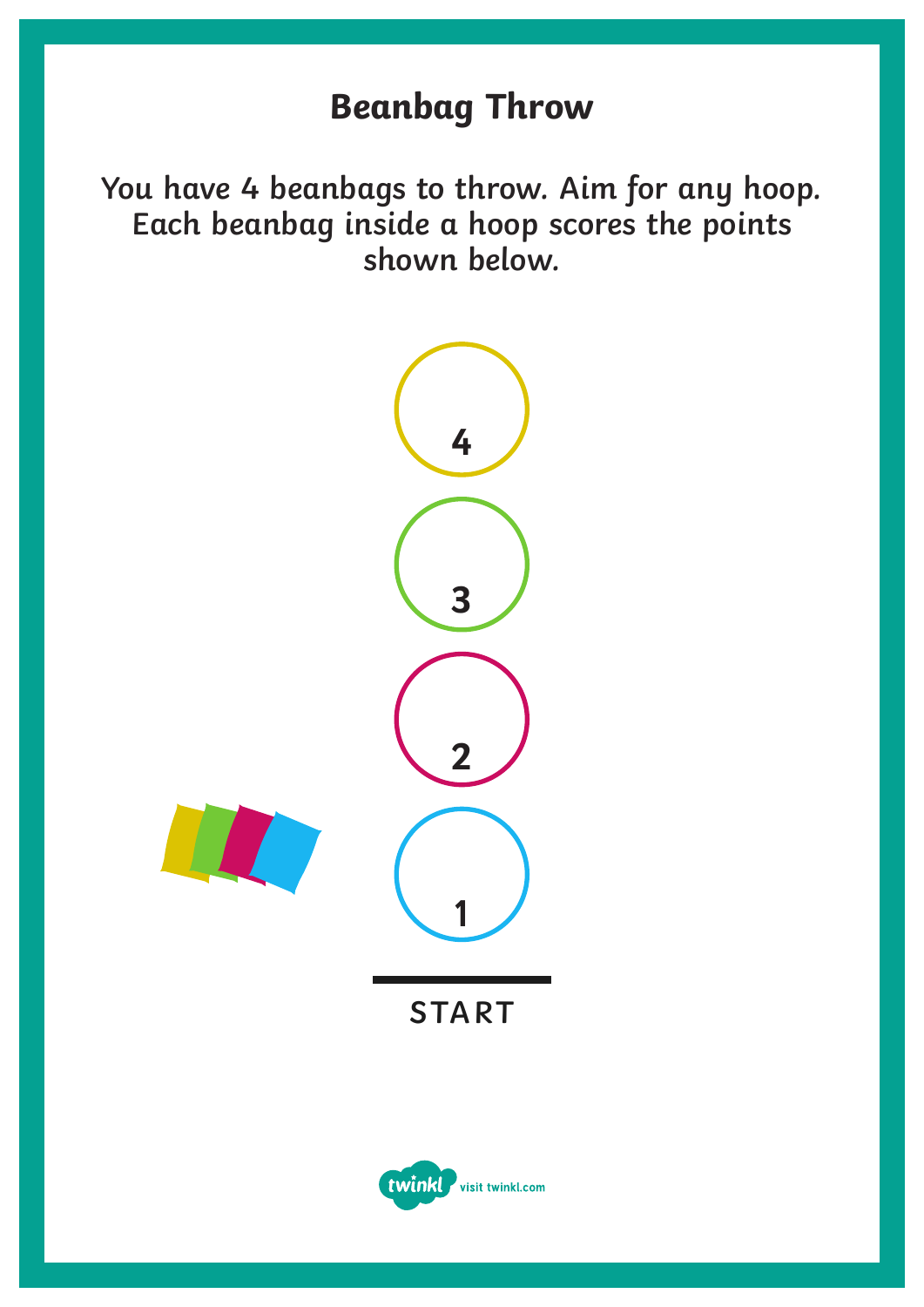# **Hurdles**

**Run over the hurdles, around the cone and back over the hurdles.**

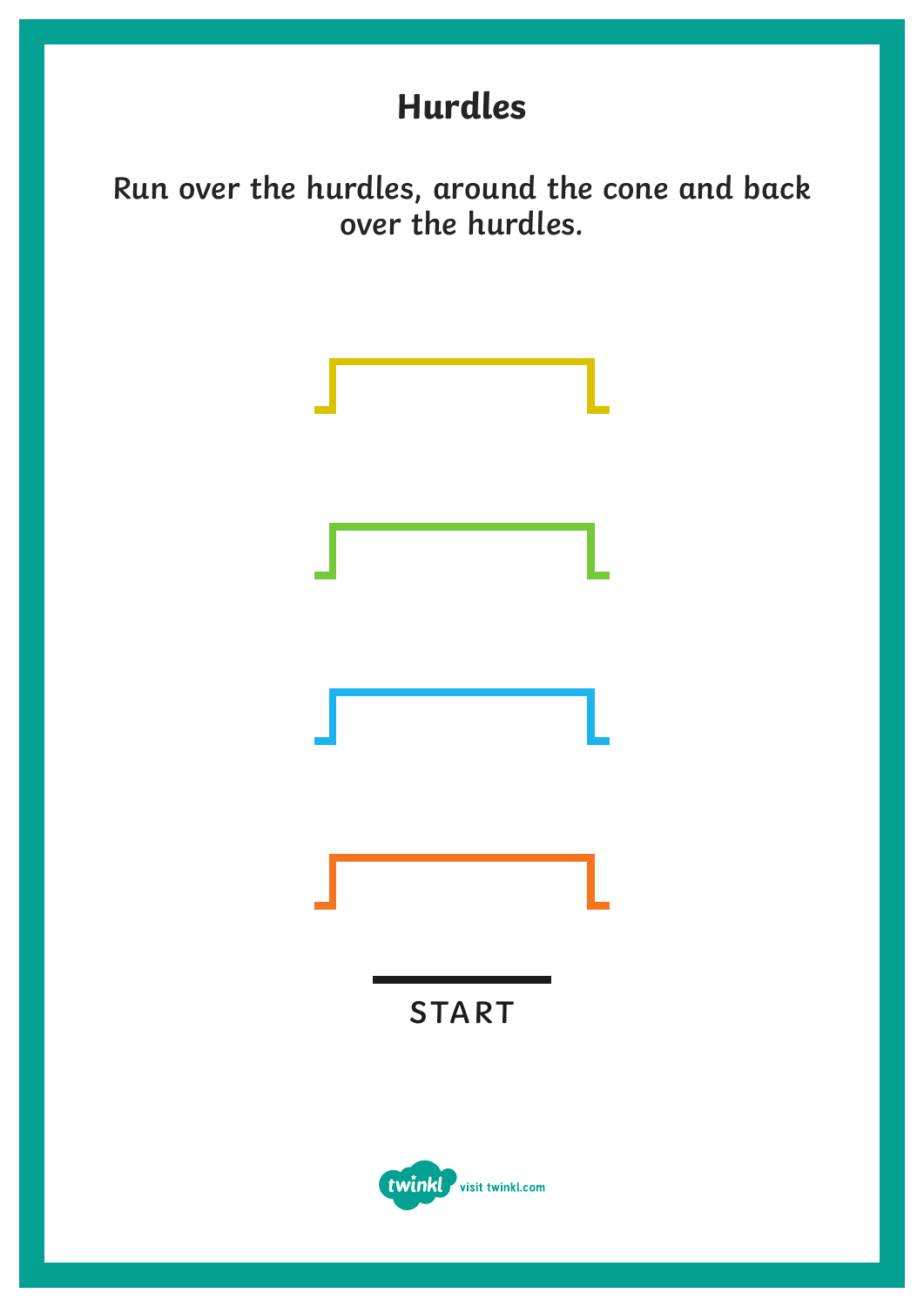# **Skipping**

**Skip around the cone and back again.**

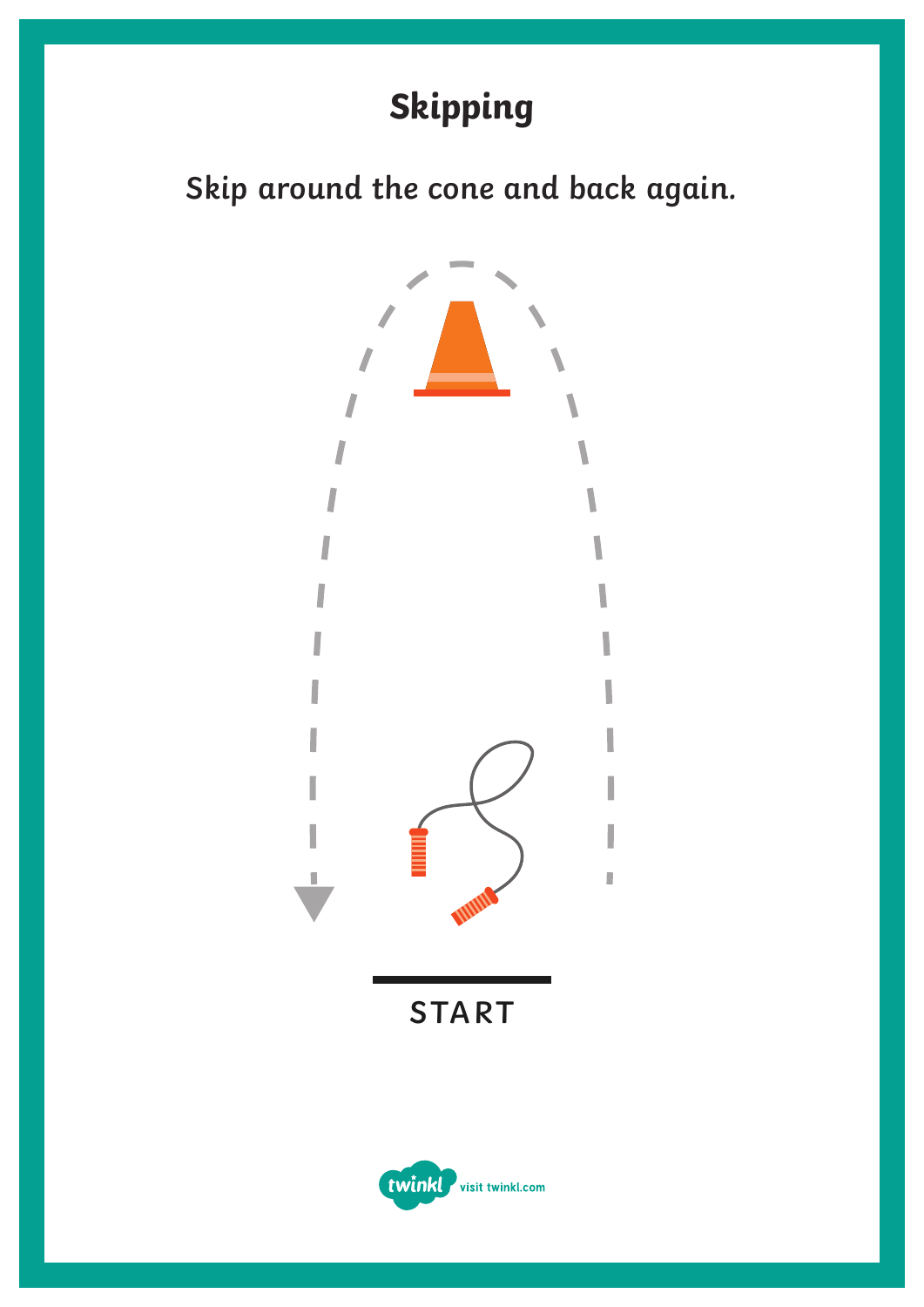**Run around both cones and back again.**

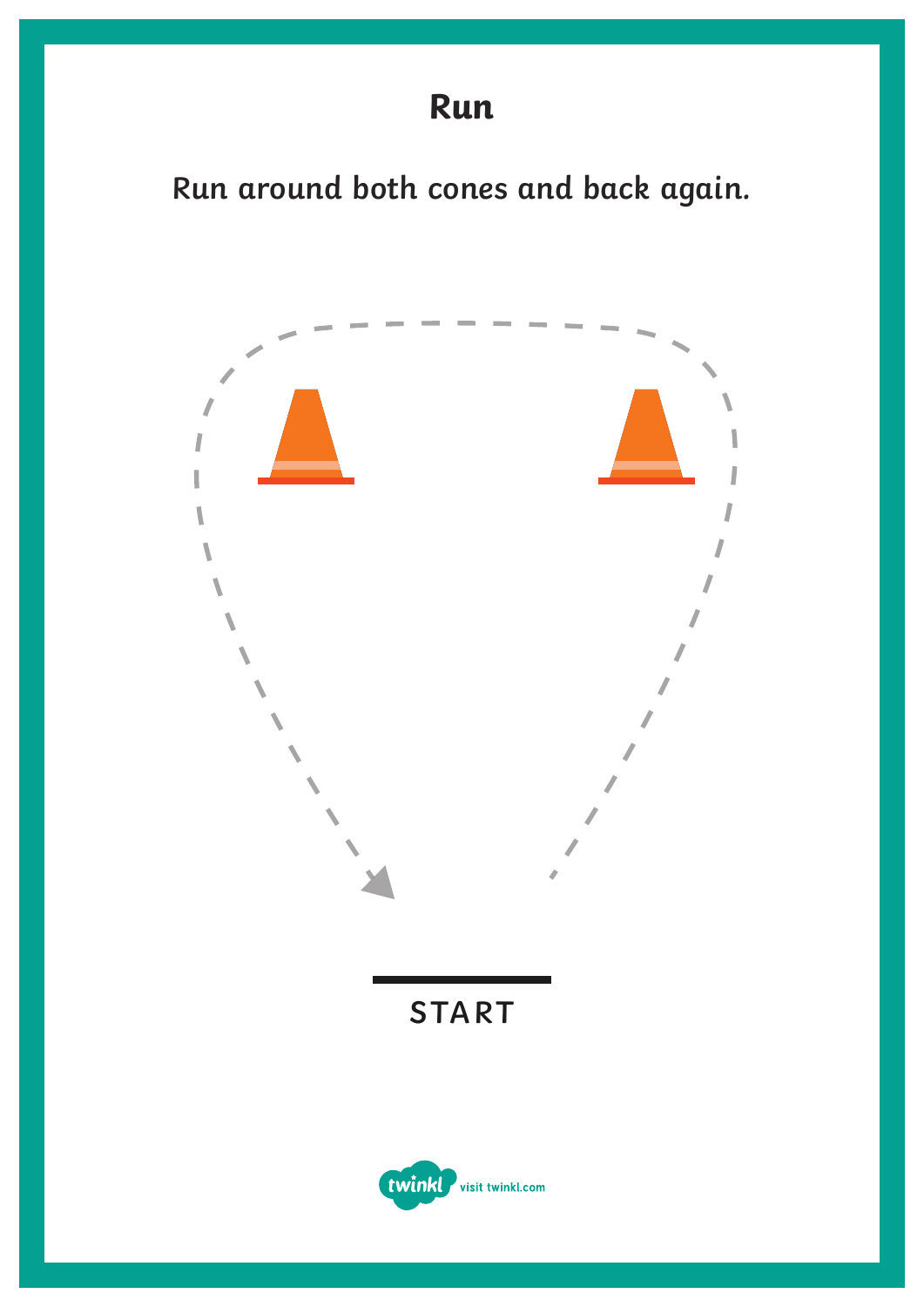# **Side Jump**

### **Jump over the line and back again 20 times.**

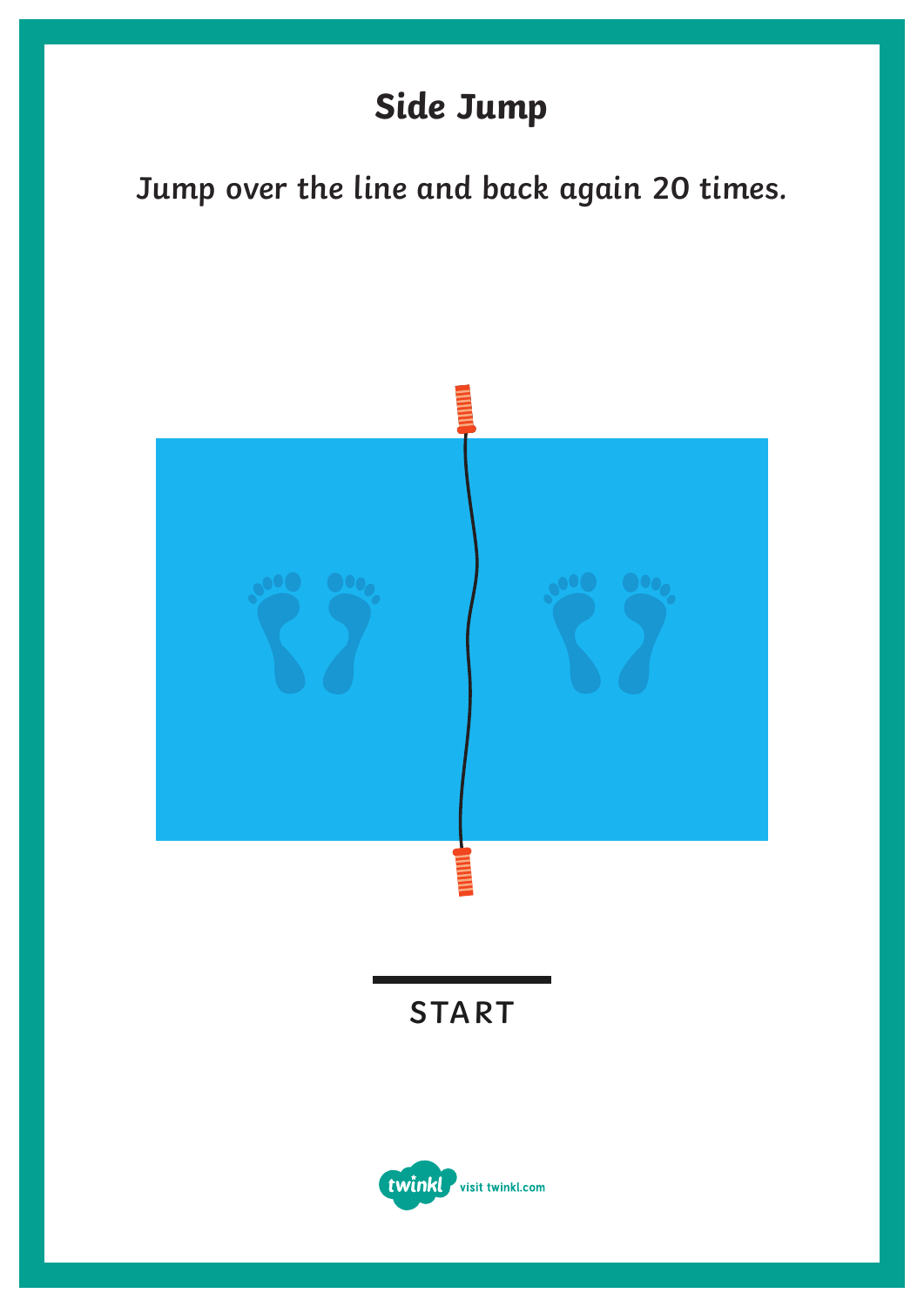# **Standing Skip**

**Run to the mat, do 10 skips, run back.**



**START**

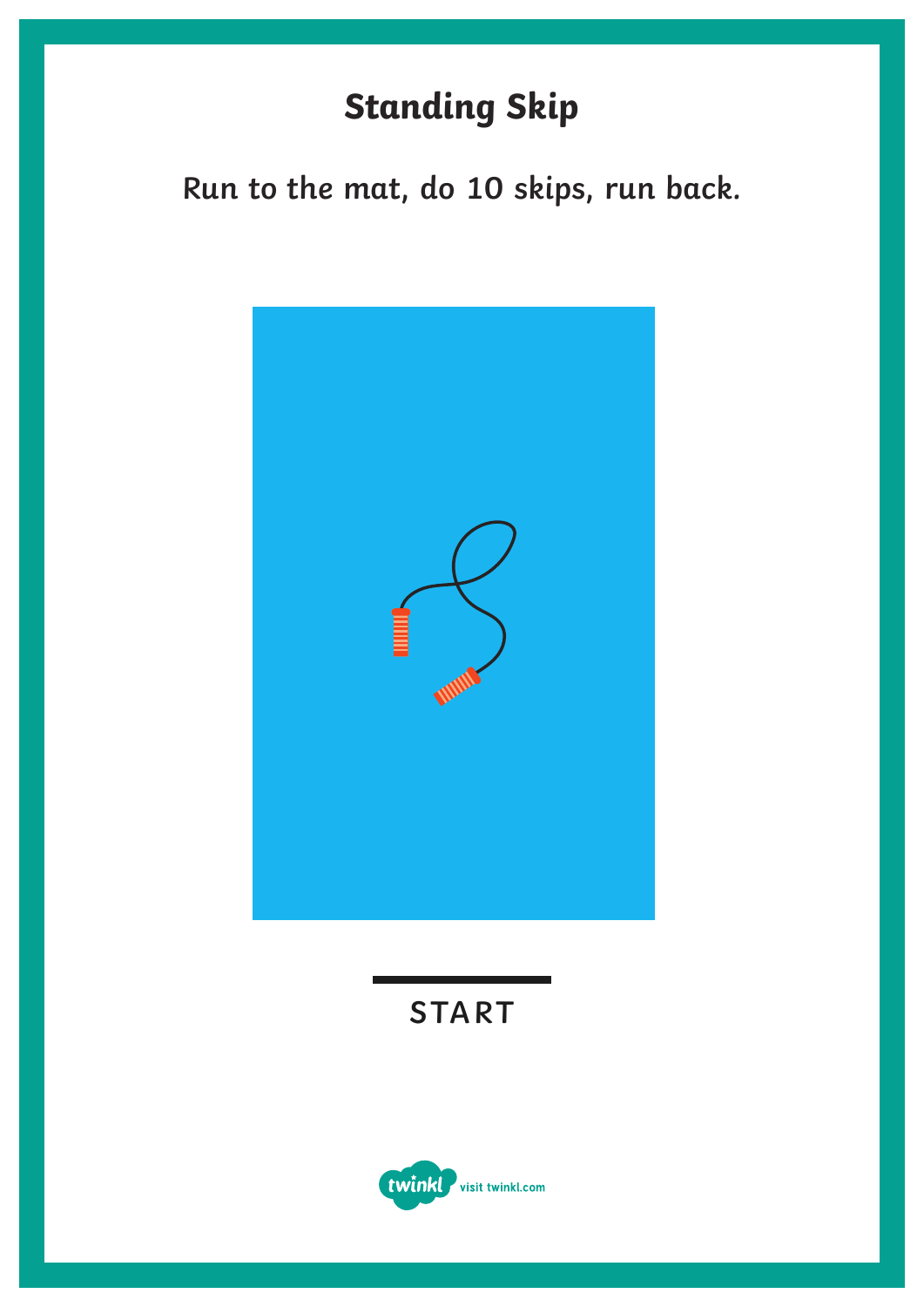**Run to the mats; do a roll (either a forward roll or a side roll) then run around the cone and roll again on your way back. A cartwheel gets double points.**



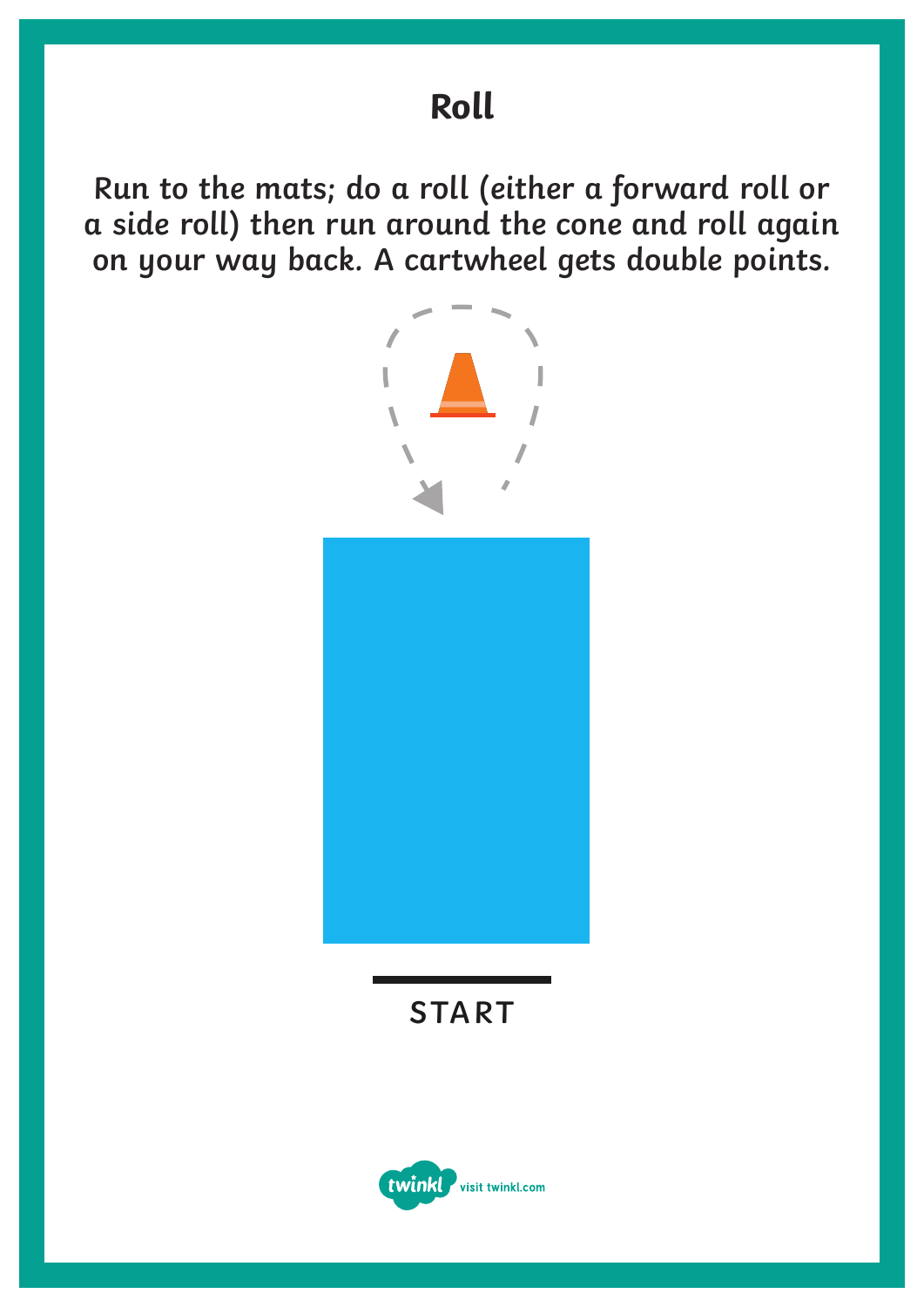#### **Beanbag Throw**

**The first team member drops a bean bag in each hoop and then runs around the cone and back again. The next team member picks up each bean bag and then runs around the cone and back again. Repeat.**

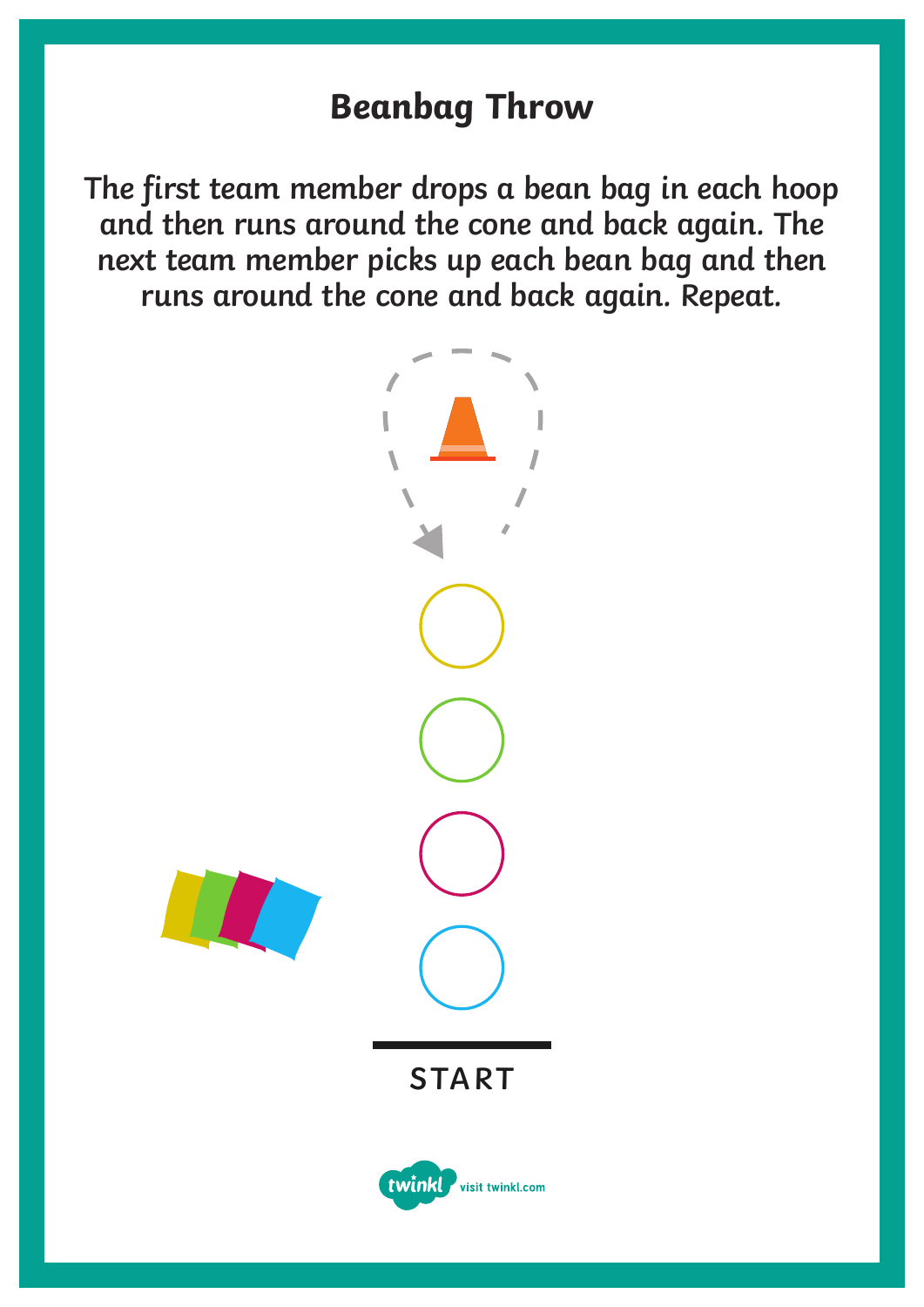### **Bench Slide**

**Run to the bench. Lie on your front and use your arms to pull yourself along the bench. Run around the cone and repeat on the way back.**





**START**

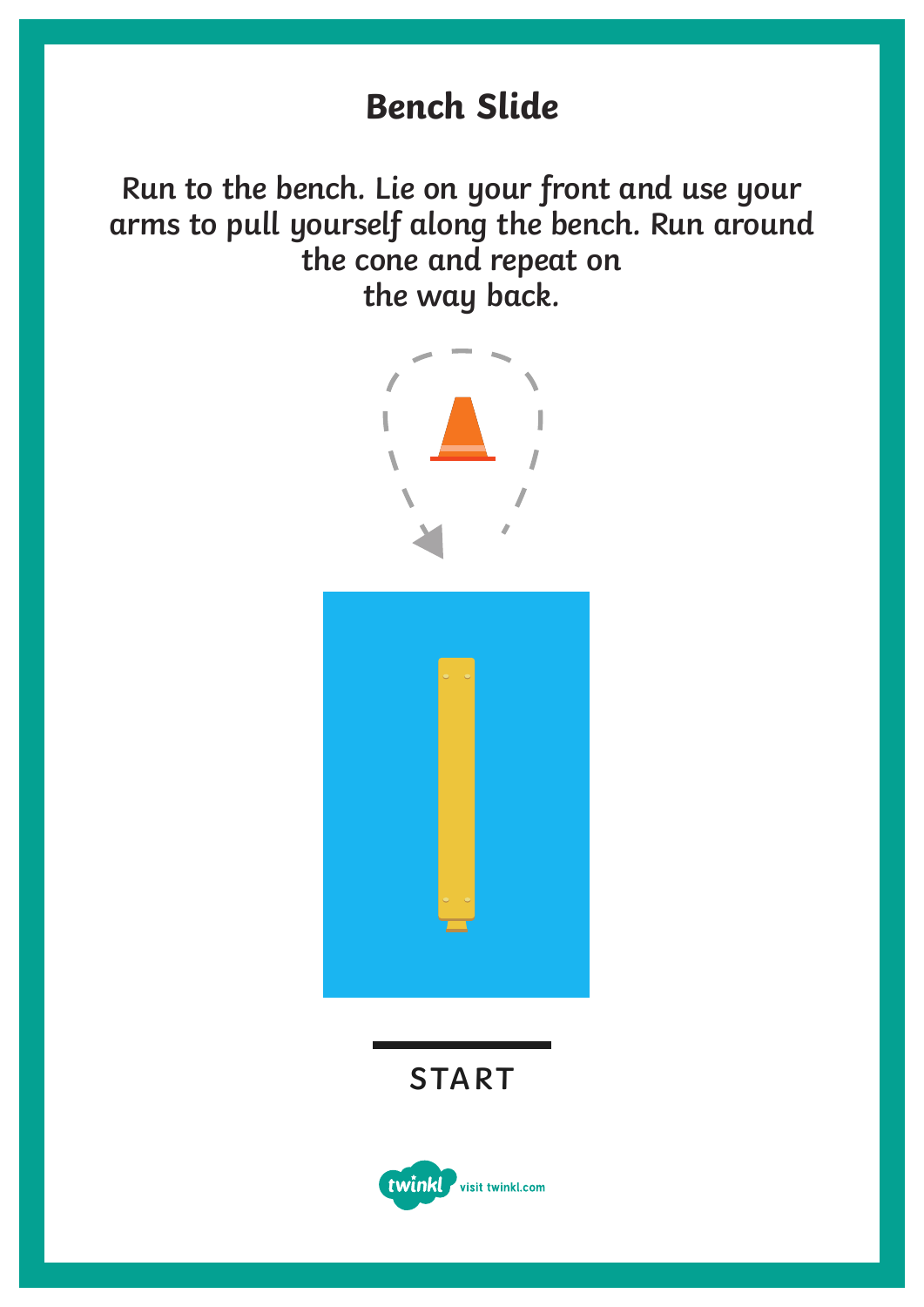## **Dribble**

**Dribble the ball around the cones then come back in a straight line.**

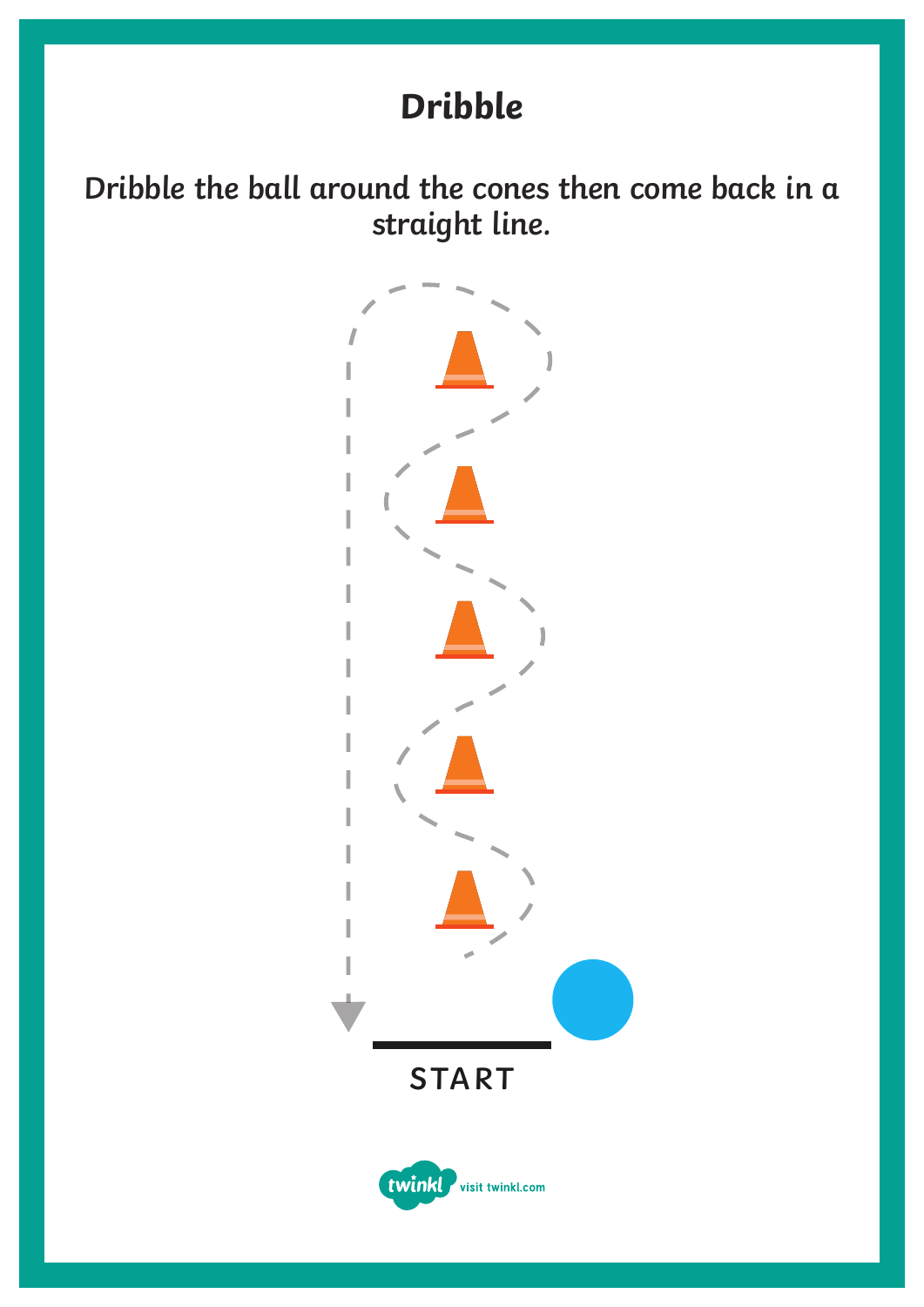**Tunnel**

**Run to the tunnel, crawl through, then run around the cone and back through the tunnel.**



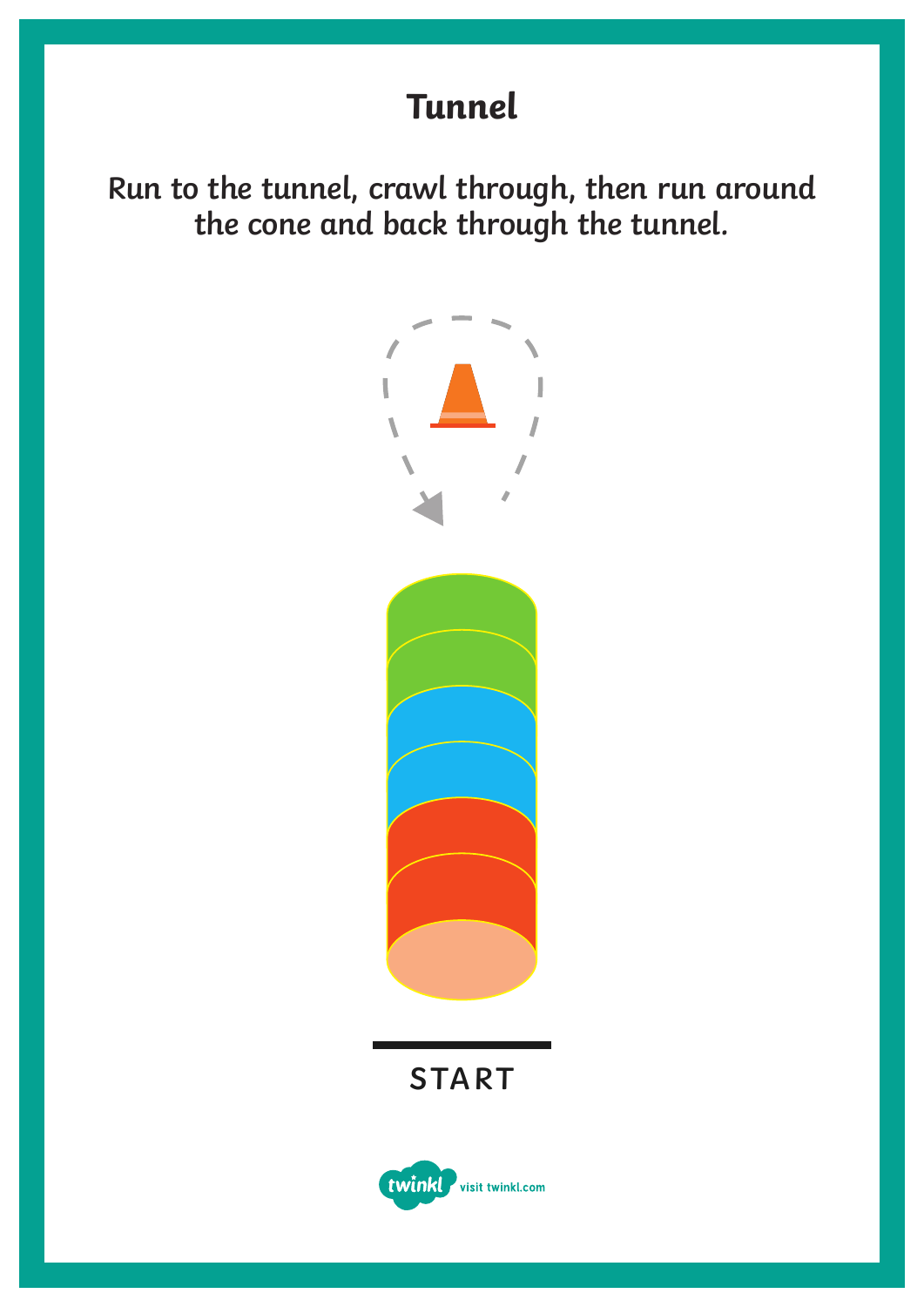#### **Over, Under**

**Stand in a line. The first team member passes the ball over their head, the next through their legs. Continue over and under until the last person takes the ball and runs to the front of the line to start again.**

#### **START**

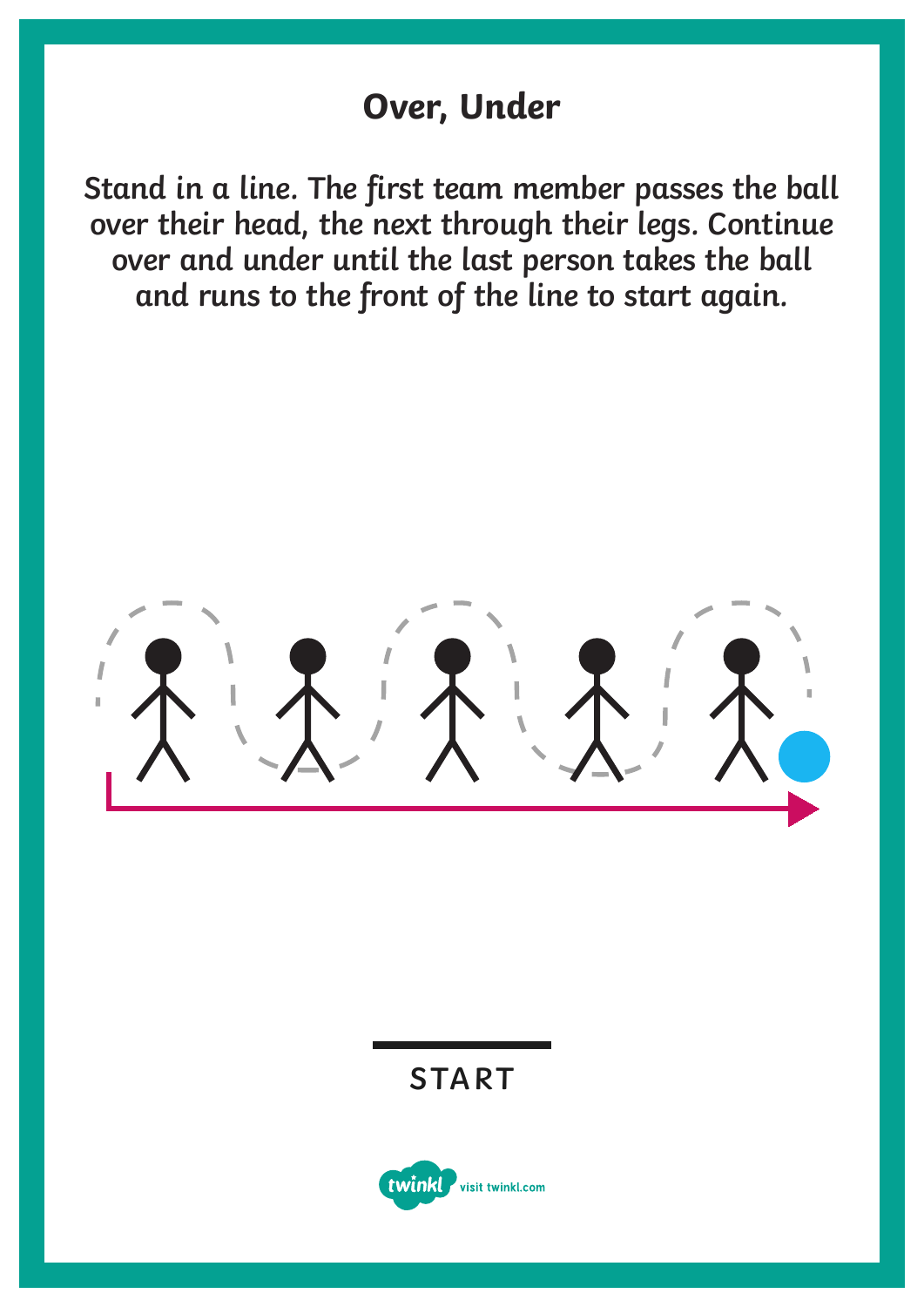#### **Hoop on a Rope**

**Hold the rope up in the air. Move the hoop around the circuil without touching the hoop or letting the hoop touch the ground. Score for each complete loop.**

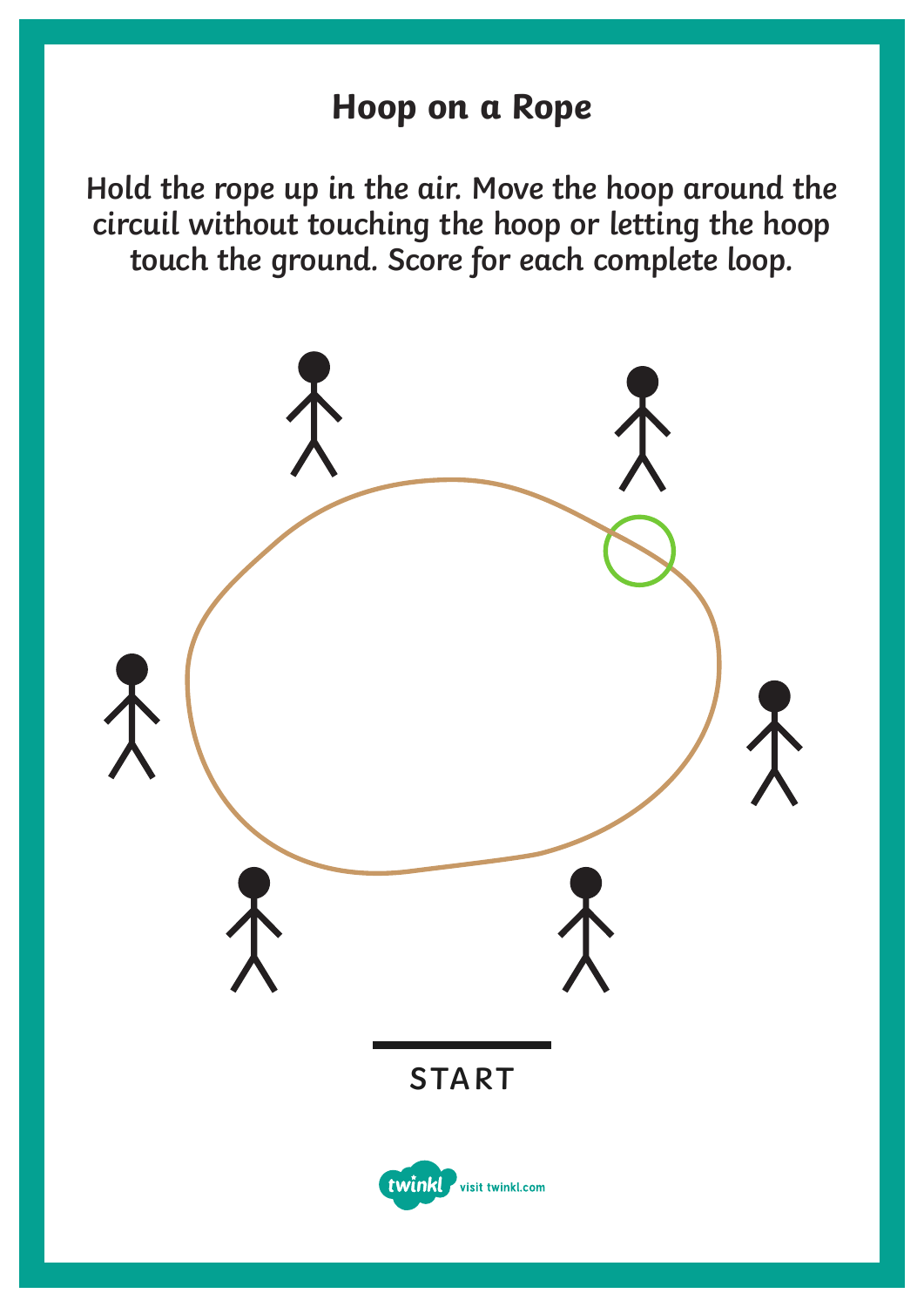# **3 Legged**

**In pairs with legs tied together, run around the cone and back again.**

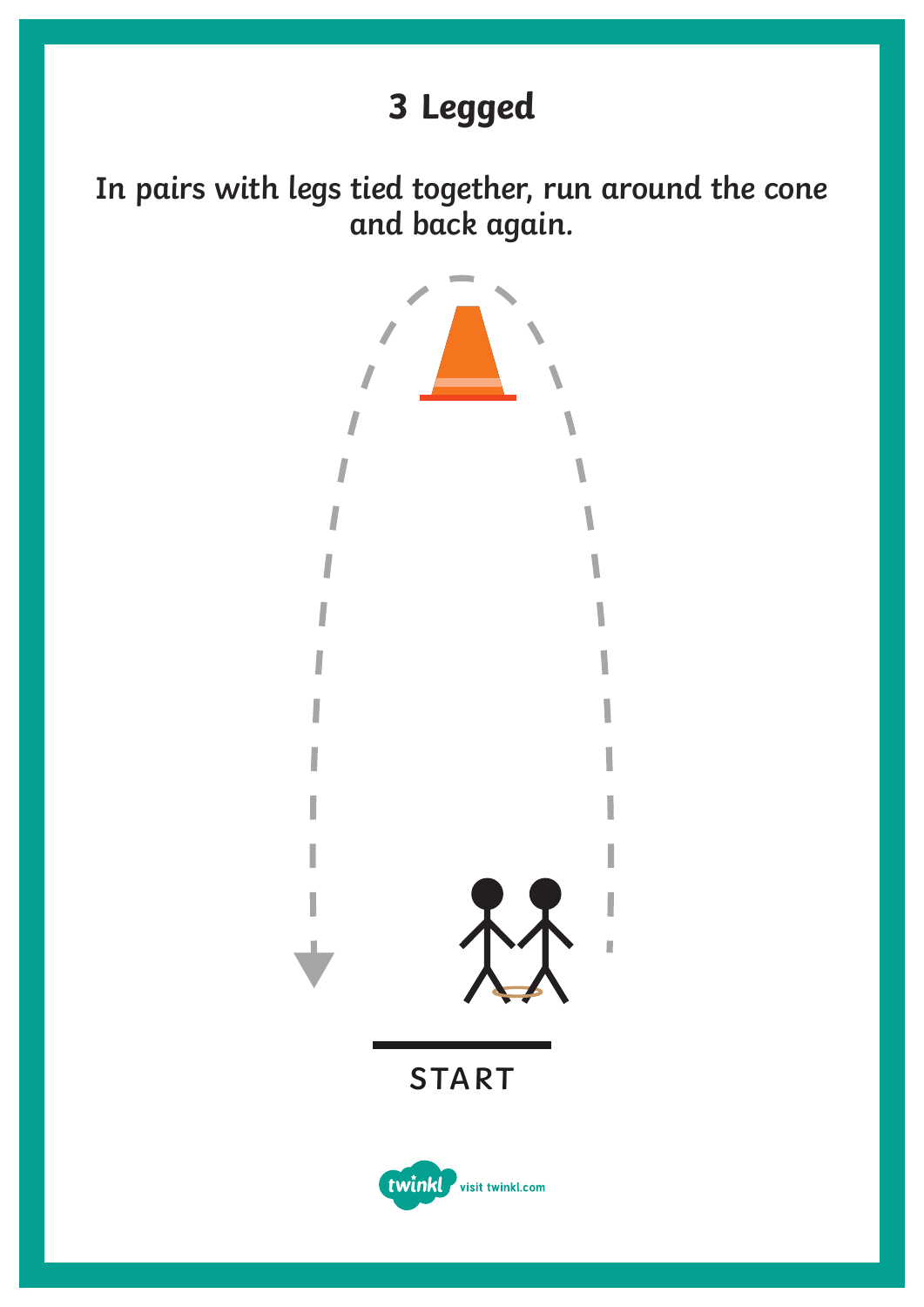**Put the egg in the spoon and one hand behind your back. Run around the cone and back again without dropping the egg.**

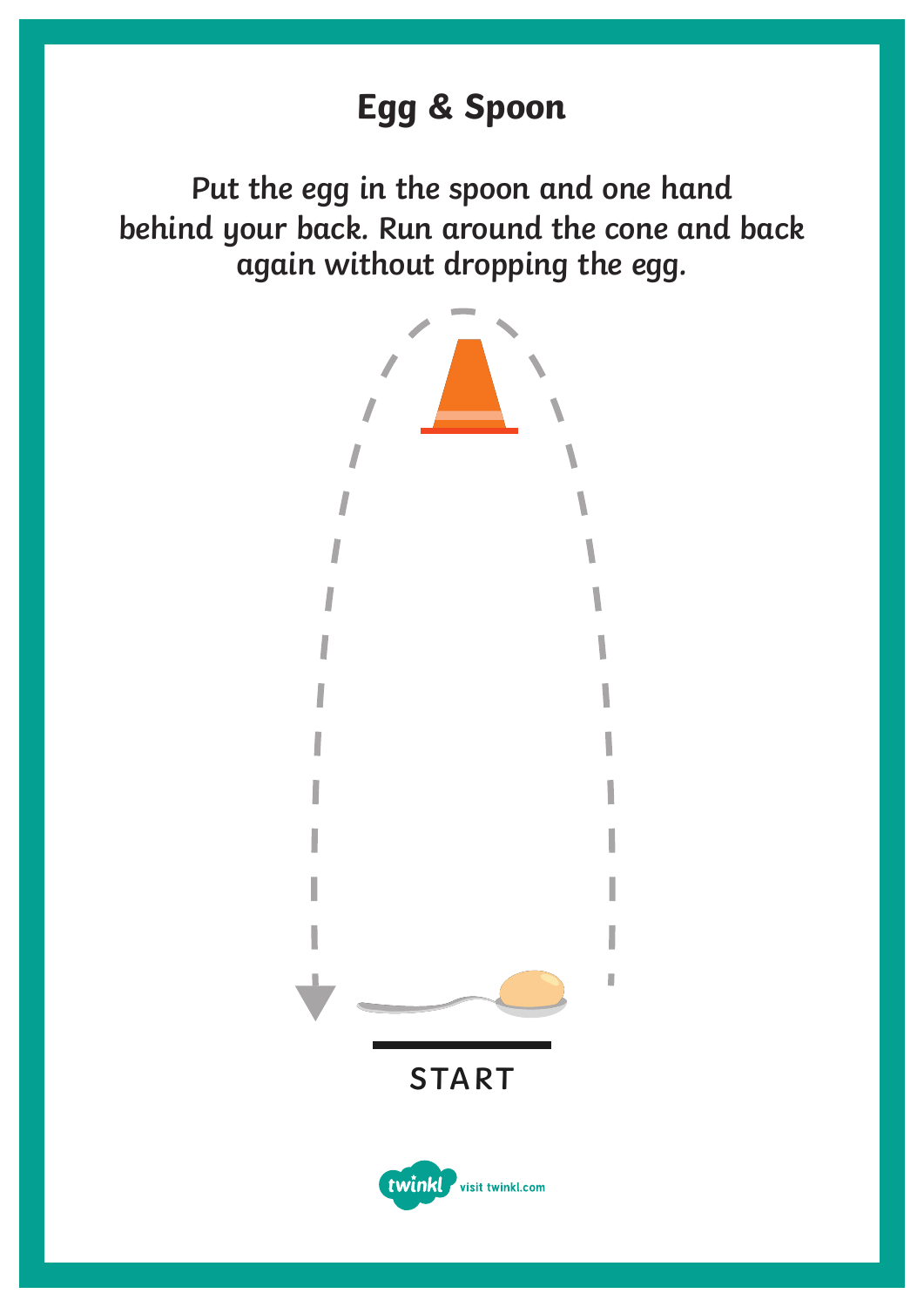**Step into the sack and hold onto the bag. Jump around the cone and back again.**

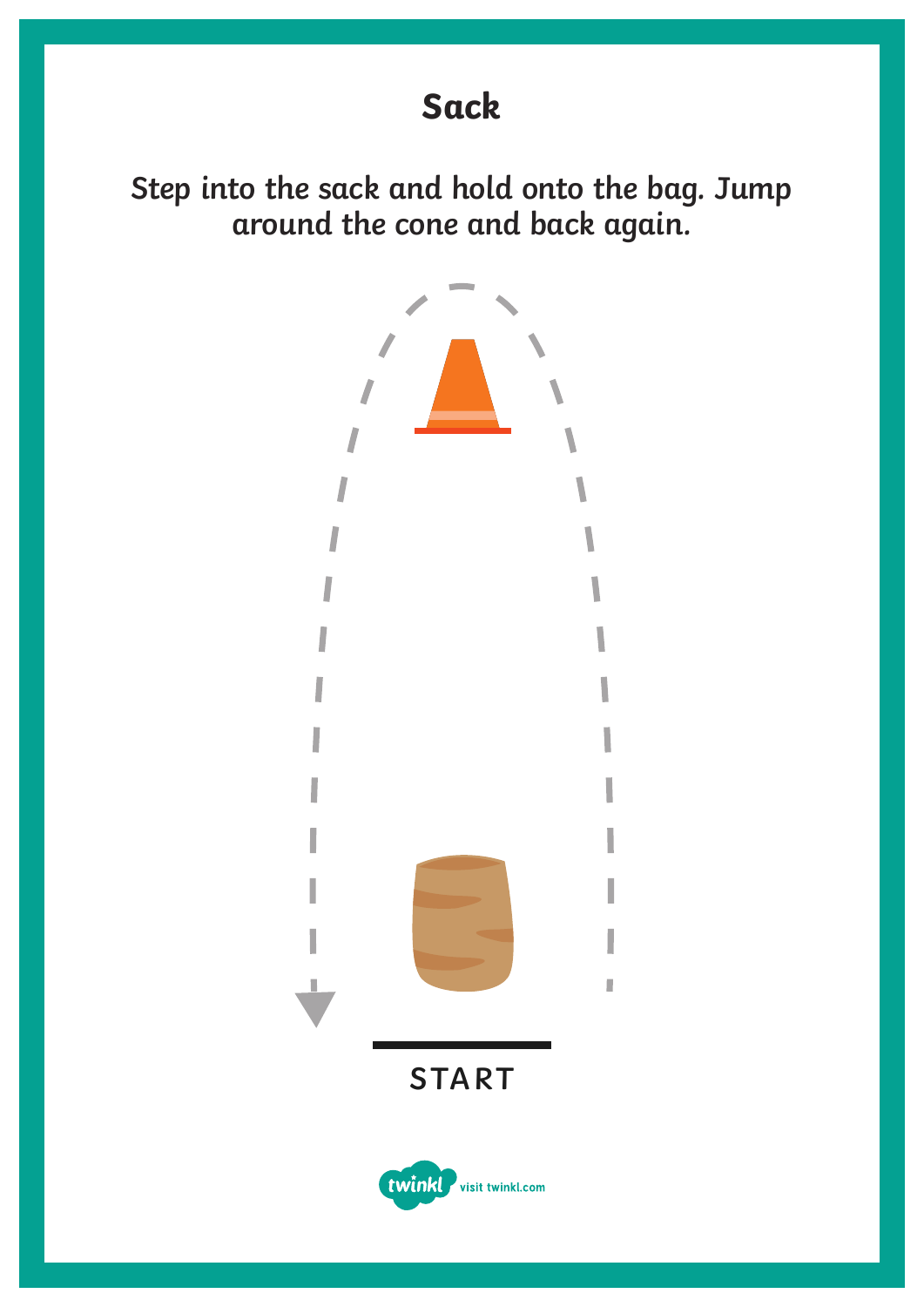### **Standing Long Jump**

**You need to stand on the start line between the two cones and jump as far as you can. The length of jump is recorded from the back of your back foot. 1, 2 or 3 points will be given depending on how far you have jumped. Make sure everyone in your team has a go!**

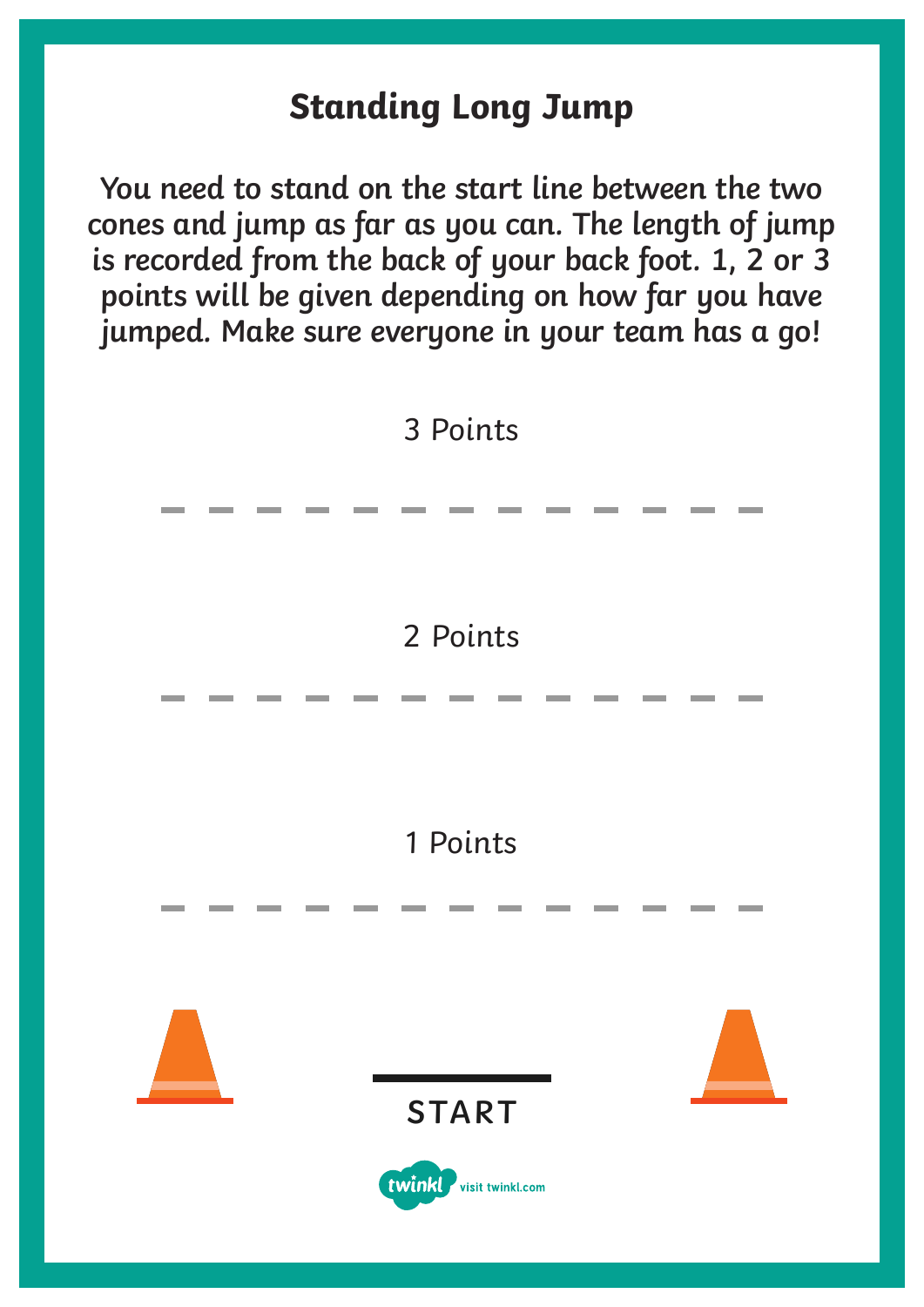### **Target Throw**

**You have 3 beanbags to throw. Aim the beanbag at the ball balanced on the cone. You will receive 1 point for hitting the cone, 2 points for hitting the ball and 3 points if you can knock the ball from the cone.**







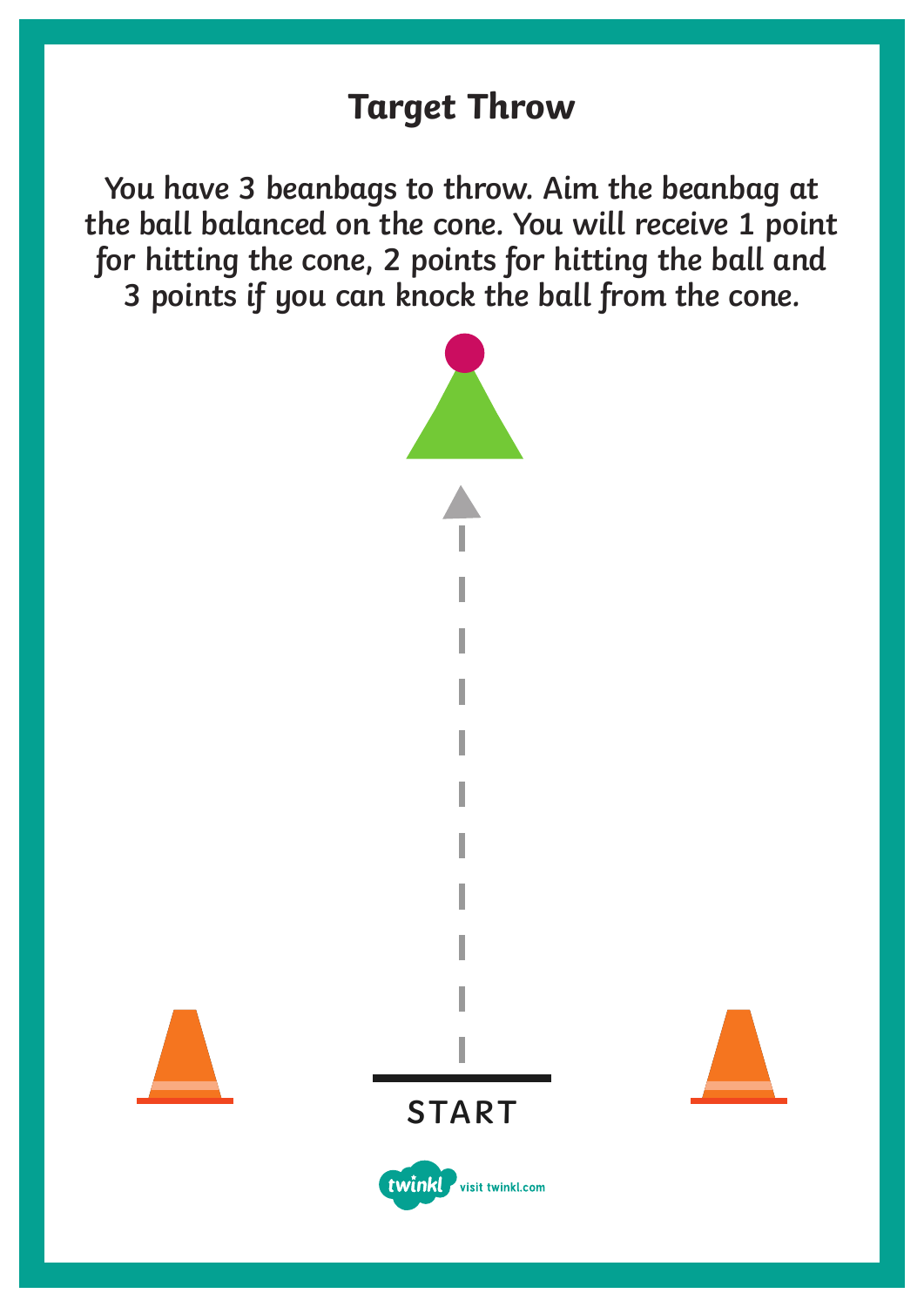### **Scorecard**

| <b>Team</b> | <b>Total</b> | Position |  |  |  |  |
|-------------|--------------|----------|--|--|--|--|
|             |              |          |  |  |  |  |
|             |              |          |  |  |  |  |
|             |              |          |  |  |  |  |
|             |              |          |  |  |  |  |
|             |              |          |  |  |  |  |
|             |              |          |  |  |  |  |
|             |              |          |  |  |  |  |
|             |              |          |  |  |  |  |
|             |              |          |  |  |  |  |
|             |              |          |  |  |  |  |
|             |              |          |  |  |  |  |
|             |              |          |  |  |  |  |
|             |              |          |  |  |  |  |
|             |              |          |  |  |  |  |
|             |              |          |  |  |  |  |
|             |              |          |  |  |  |  |
|             |              |          |  |  |  |  |
|             |              |          |  |  |  |  |
|             |              |          |  |  |  |  |